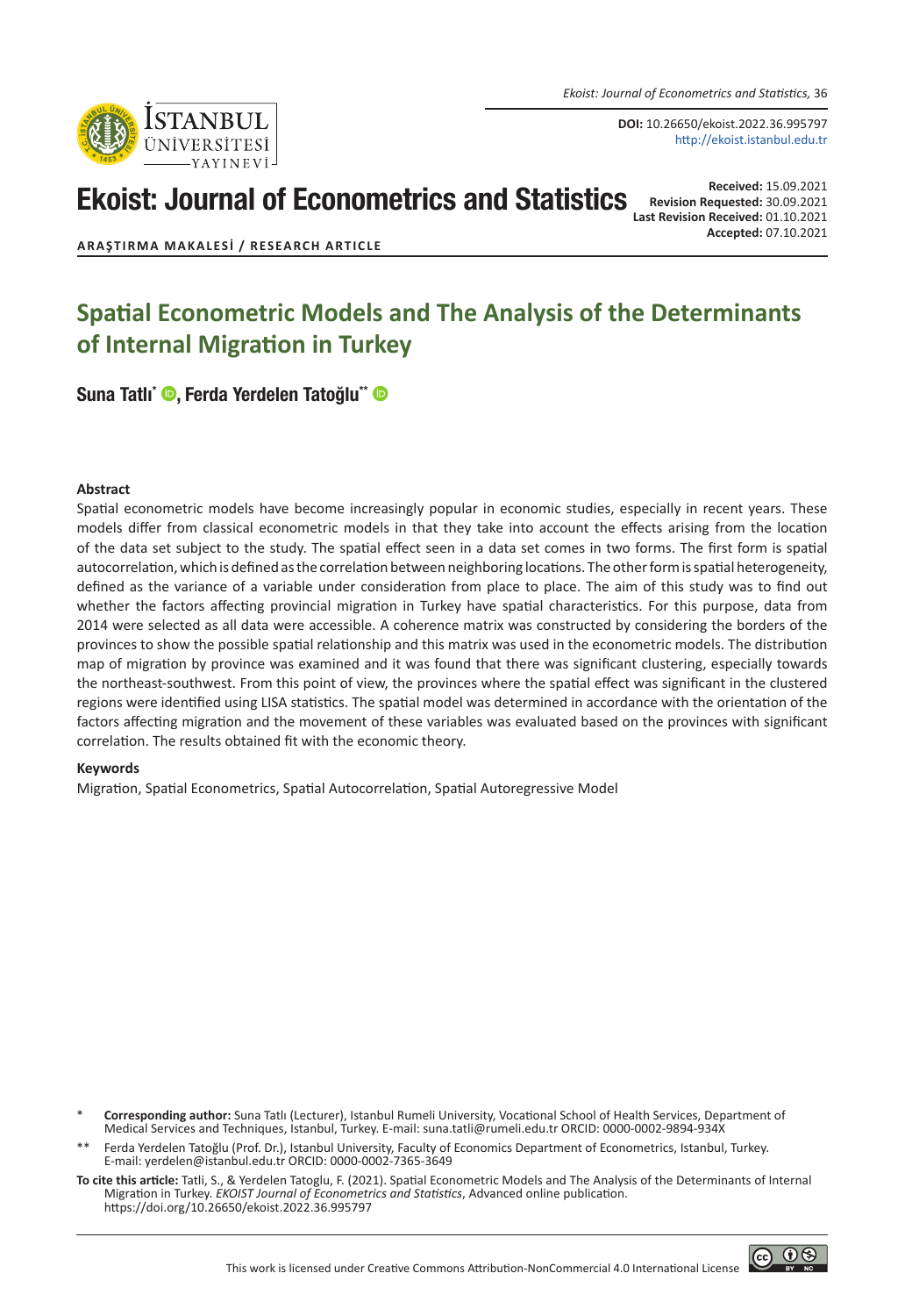### **Introduction**

Spatial econometrics is a subdiscipline of econometrics that deals with the combination of econometric methods and spatial effects. The main focus of this branch of science is on spatial effects, which reveal the relational structure between spaces. The spatial effect, expressed as the interaction between spaces, can cause spatial dependence. Spatial dependence is a special case of cross-sectional dependence, or spatial heterogeneity, which is a special case of cross-sectional heterogeneity. The dependency structure can be related to distance and location, and this structure can be seen in a geographical area and an economic or social network (Anselin, Le Gallo, and Jayet, 2008: 625). From this point of view, the spatial econometric models can also be used to explain the behaviour of socio-economic entities such as individuals, firms, or governments that are not geographical entities.

The distinction between spatial econometrics and traditional econometrics can be viewed in two different ways. The first focuses on the subject. Accordingly, the statistical analysis of regional science-related economic models falls within the domain of spatial econometrics. In this context, studies such as the estimation of the spatial interaction model, the statistical analysis of the urban density function, and the empirical analysis of the regional econometric models can be considered within the scope of spatial econometrics (Anselin, 1988: 8).

The second approach operates within a narrower framework and is concerned with the specific spatial effects of regional science data and models that standard econometric methods cannot directly resolve. These effects are of two types: a) spatial dependence and b) spatial heterogeneity. In particular, since the seminal work of Cliff and Ord (1973), spatial dependence can also be referred to as spatial autocorrelation, the best known and widely recognised effect. This effect is often used to refer to the dependence between observations in a cross-sectional data set. According to Waldo Tobler (1979), this dependence is expressed by the first law of geography: "Everything is related to everything else, but near things are more related than distant things." (Anselin, 1988: 8). In this context, spatial dependence means that the value of a variable in one place depends not only on internal conditions but also on the value of the same variable in neighbouring places (Frexedas and Faya, 2005: 154).

The correlation between locations *i* and *j* can be represented as follows:

$$
Cov(y_i, y_j) = E(y_i, y_j) - E(y_i)E(y_j) \neq 0 \quad \forall i \neq j
$$
 (1)

Here, the correlation between the location *i* and *j* is non-zero, that is, the locations are spatially related.

In a broader sense, spatial autocorrelation can be defined as the harmony of value similarity and location similarity (Viton, 2010: 3). This harmony can be observed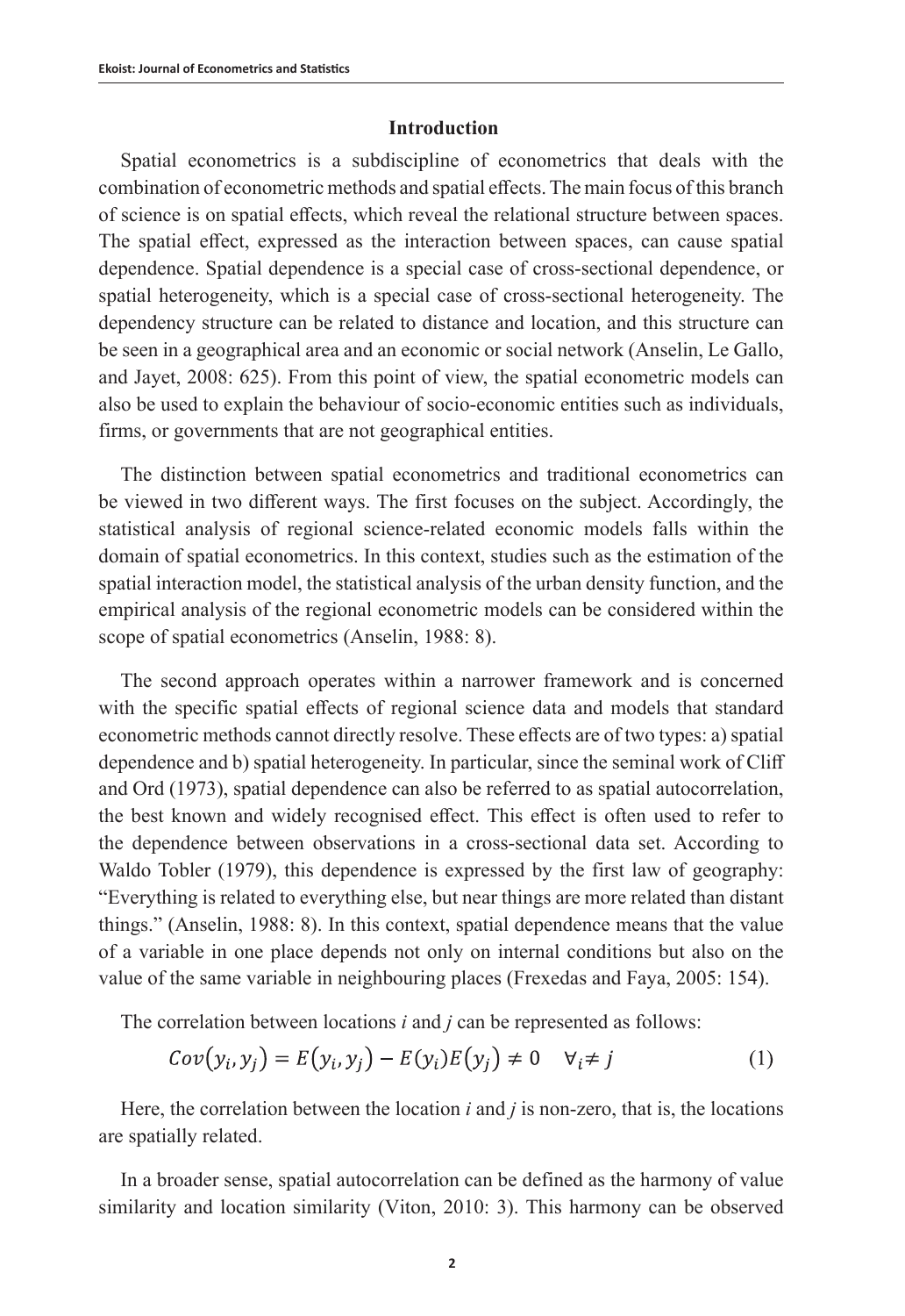both positively and negatively due to the nature of autocorrelation. If the selection of spatial units is random, there is no harmony; in other words, there can be no spatial autocorrelation. Positive spatial autocorrelation can be defined when low or high values for a random variable tend to cluster in an area. In contrast, negative spatial autocorrelation can be defined when very different values from neighbouring locations surround a location.

Of these two cases of spatial autocorrelation, positive autocorrelation is more likely to occur, while negative spatial autocorrelation may not always give comprehensible and easily interpretable results (Viton, 2010: 3).

The second type of spatial effect is spatial heterogeneity. Spatial heterogeneity means that the functional form and parameters vary by location within the data but are not homogeneous. In contrast to the spatial dependence case, classical econometric techniques are used to solve problems arising from spatial heterogeneity (Anselin, 1988: 9).

The term spatial heterogeneity refers to a change in relationships in an area. Econometrically, it is the observation of a different relationship at each point in an area (Lesage, 1999: 7). It can be expressed as instability of the coefficients or residual variance of the model and it causes spatial units to move away from homogeneity. Spatial heterogeneity can cause the residual variance of the model to vary across the different spatial groups considered, in other words, heteroskedasticity. Moreover, neglected variables, incorrect determination of the model specification, and measurement errors can also lead to heteroscedasticity. In this case, techniques that consider structural change, such as heterogeneous models or random coefficient models, *switching* regression can be used in econometric studies (Anselin, 1988: 13).

Spatial heterogeneity can be represented in a linear regression model as follows,

$$
y_i = f_i(x_i \beta_i, \varepsilon_i) \tag{2}
$$

or

$$
y_i = x_i \beta_i + \varepsilon_i \tag{3}
$$

Here, i refers to the observations collected from the points in the field, *i=1,2,…,n* (Lesage, 1999:7).  $x_i$  is the *(1xk)* dimensional matrix of explanatory variables and  $y_i$ is the dependent variable vector. Where  $\beta_i$  is the parameter vector,  $\varepsilon_i$  represents a stochastic disorder in the linear relationship; in other words, the error term.

A matrix constructed by various methods can reveal the relational structure resulting from the location between regions or units considered in spatial econometrics. Geographical weighting techniques are used when the units in question are treated according to their geographical location. In contrast, socio-economic weighting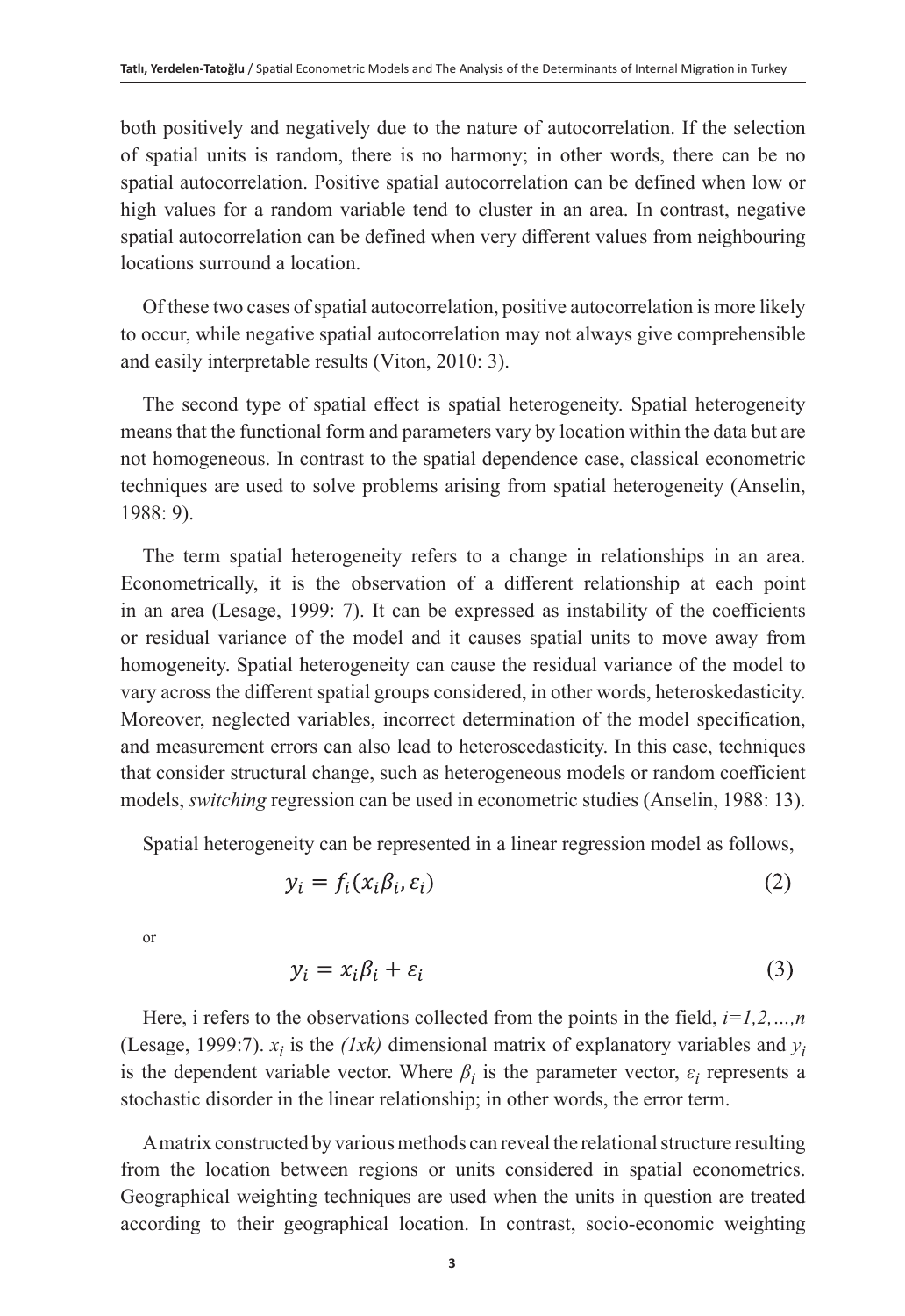techniques can be used when they are to be treated according to the relational structure and interaction between them. The aim of all these techniques is to show how the links between units are realised. In this study, among the geographical weighting techniques, weighting based on coherence was used.

This is the determination of the boundaries of the relationship between spatial units based on their location on a distinguishable map. Areas with common boundaries and surrounding areas can be weighted in many ways. Depending on the common edges and corners shared by said spaces, three neighbourhood definitions have been developed that resemble movements on the chessboard. These are in the form of a rook, bishop, and queen neighbourhood (Gumprecht, 2007: 6). If adjacent spaces share an edge, it is a rook neighbourhood; if adjacent spaces share a corner, it is a bishop neighbourhood; if adjacent spaces share an edge and corner, it is a queen neighbourhood.

A spatial neighbourhood matrix is a *NxN* positive matrix  $\tilde{W}$ . The  $\tilde{w}_{ii}$  element of the matrix represents the strength of the interaction between the row element of the matrix, the location *i*, and the column element, the location *j*. The strength of the relationship between these observations can be represented and interpreted by a network such as the spatial weight structure. In the simplest terms, the neighbourhood matrix takes a binary value, locations *i* and *j* take the value  $\tilde{w}_{ii} = 1$  if they are neighbours and  $\widetilde{w}_{ii} = 0$  if they are not. These are the diagonal elements of the matrix  $\widetilde{w}_{ii} = 0$  (Anselin et al., 2008: 627).

The most basic tool for testing and measuring the spatial autocorrelation level is the Moran I-statistic developed by Moran. The Moran I statistic measures the strength of spatial autocorrelation that occurs in a spatial stochastic process (Gumprecht, 2007: 15). This measurement can be made visually using the Moran I scatter diagram or by testing hypotheses with the Moran I test. Although there are statistics such as Geary C (1954) and Getis & Ord G (1992) to perform this measurement, the most preferred method in practise is to use the Moran I statistic.

The differentiation of the relational structures observed in the data has led to the development of different spatial model specifications (Fischer and Wang, 2011: 32). All linear spatial econometric models between the non-spatial model and the Manski model, which is the most comprehensive spatial model, are summarized in Figure 1. To the right of the Manski model, any model is obtained by applying one or more restrictions to its parameters (Elhorst, 2010: 11).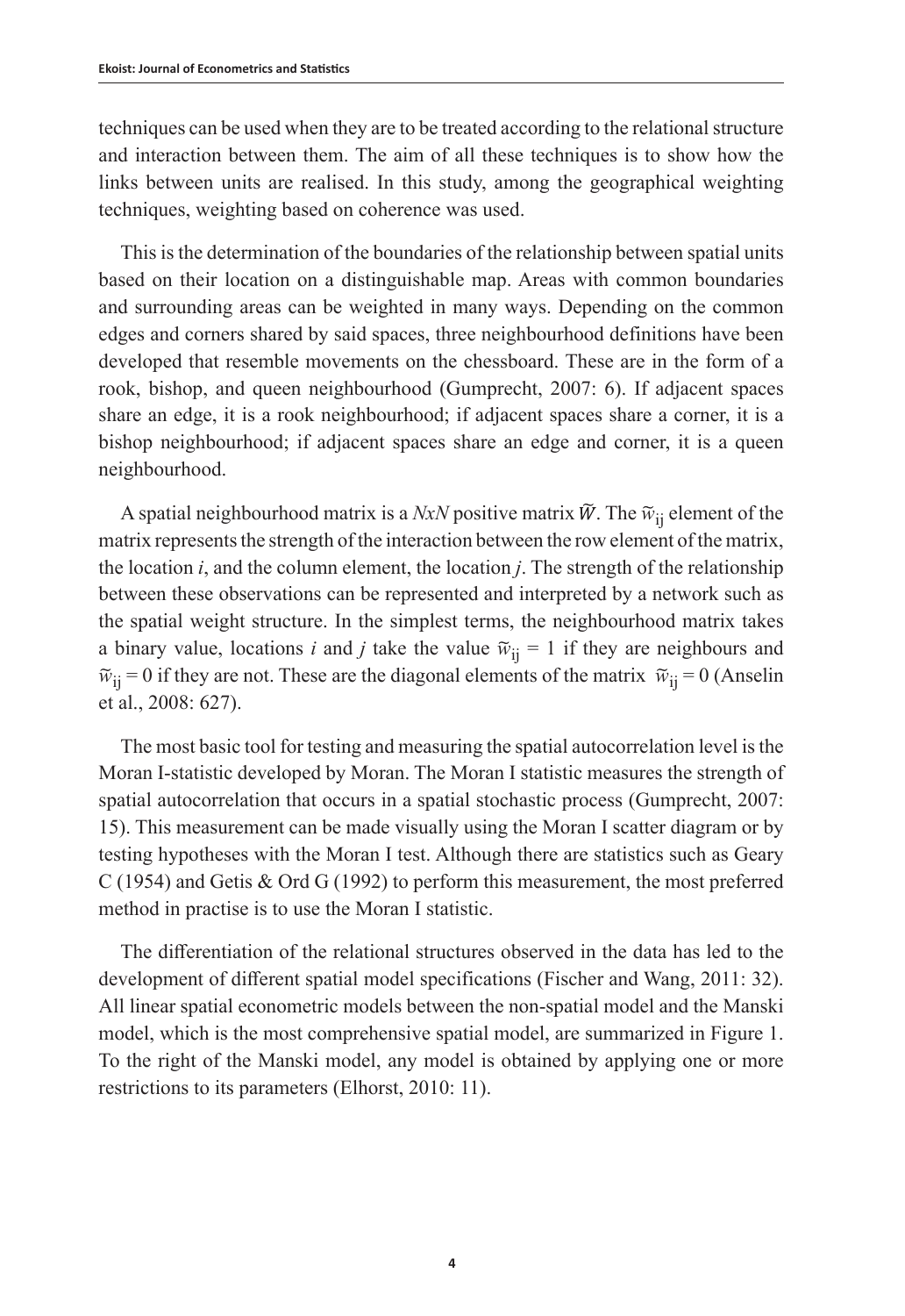

*Figure 1***.** Spatial Regression Models (Elhorst, 2010: 13)

### **Literature**

#### **Literature Review**

Since the early 1970s, there have been many studies dealing with the migration problem in Turkey. This phenomenon has attracted the attention of both foreign and domestic researchers. In this context, the most important studies that have been carried out so far on the phenomenon of migration are the following:

In the study conducted by John M. Munro (1974), a model was set up in a driving forces to determine what factors influenced internal migration in Turkey between the years 1960-1965. In the study conducted by Rainer Doh (1984), the aim was to determine the socio-economic factors affecting inter-provincial migration in Turkey and according to the results, a significant relationship was found between employment opportunities and migration rates. Tunali (1996), in his study, examined the factors influencing migration and reverse migration, decisions of individuals between the years 1963-1973 in Turkey. As a result of this research, it was found that return migration is a negative experience for most immigrants.

Yamak and Yamak (1999) empirically investigated the relationship between interprovincial net migration and per capita income during the years 1980-1990. They examined how much of the total population migrated for economic reasons, how this relationship affected regional income imbalances and the impact of income imbalances on internal migration. They concluded that the effect of income imbalances on migration was due more to the high-income levels of provinces receiving immigration than to the low-income levels of provinces sending out migrants. In other words, they emphasised that pull factors rather than push factors influence migration more.

In his study, Pazarlioglu (2007) used panel data models to examine internal migration in Turkey. For this purpose, he developed two scenario analyses and made estimations about internal migration using appropriate models. As a result of the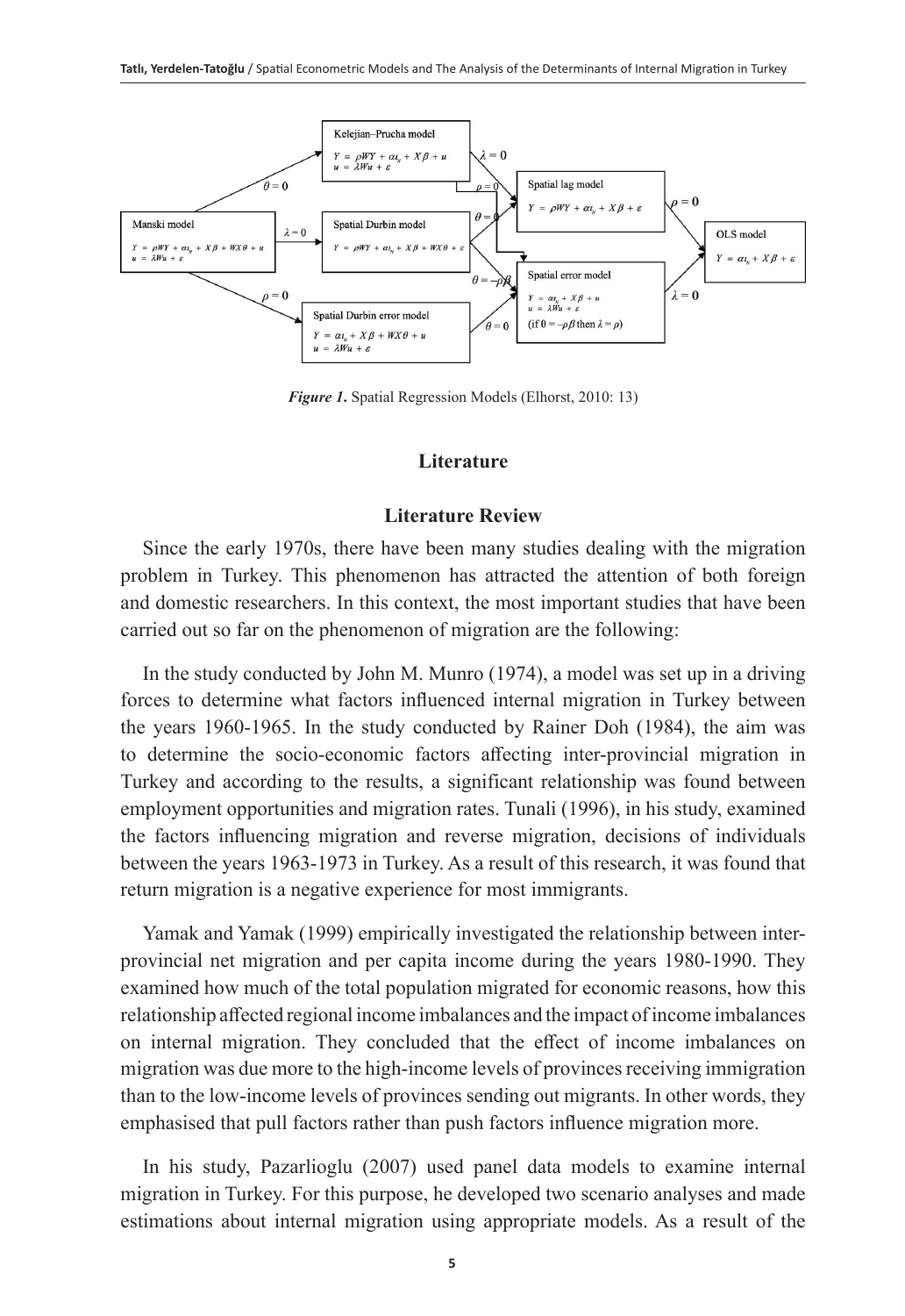created scenarios and models, it was found that the most effective means to prevent internal migration is to eliminate inequality in income distribution and to eliminate economic disparities between cities, and it was found that one of the most important consequences of internal migration is unplanned urbanisation.

In their study, Ercilasun, Hic Gencer and Ersin (2011) estimated the factors determining internal migration in Turkey based on provinces using the least squares method. The most striking result of this study is that the most important factor affecting the internal migration decisions of individuals in Turkey is the attraction of those who have already migrated. The significance of the autoregressive models, in which net migration and net migration rate are affected by their own lagged values, supports this situation. Another important finding of the study is that individuals base their migration decisions on the high capacity of universities in the provinces.

These studies, which aim to uncover the determinants of migration for Turkey, have shown that in addition to socioeconomic pull factors such as employment, education, and relatives who have previously settled in the migrated place, push factors such as security problems, unemployment, and underdevelopment also influence internal migration. It has also been proven that the Marmara, Aegean, Western Anatolia and Mediterranean regions of Turkey are immigrant-receiving regions, and the regions other than these are regions of emigration. Recently, the phenomenon of migration has also been studied using spatial econometric techniques. Major works are:

Abar (2011) attempted to explain inter-province migration using spatial econometric techniques using matrices of in-migration and out-migration characteristics, drawing on 2009 migration statistics. The model used representative variables for economic indicators and employment opportunities, representative variables, elitism variables, distance, and stock migration variables for social incentives and environmental factors. First, border neighbourhood matrices of the origin and destination provinces were constructed, and spatial models were estimated using these matrices. As a result of the model estimation, it was found that the most important variable that effectively explains migration is income inequality. In addition, the effect of education on migration was examined in the elitism variable group, and it was concluded that the high proportion of individuals with elite characteristics in the province that granted immigration increased the migration rates of that province. The level of social welfare in the province to be immigrated to is also an attractive factor for migration. Considering that high stock migration increases the likelihood of having more acquaintances and relatives in the immigrating province, it can be seen that having acquaintances and relatives in the immigrating province is also a factor that increases migration. The costs incurred in migration are also factors that influence migration. These costs generally increase as the distance between provinces increases. When examining the model results, it can be seen that the increase in distance between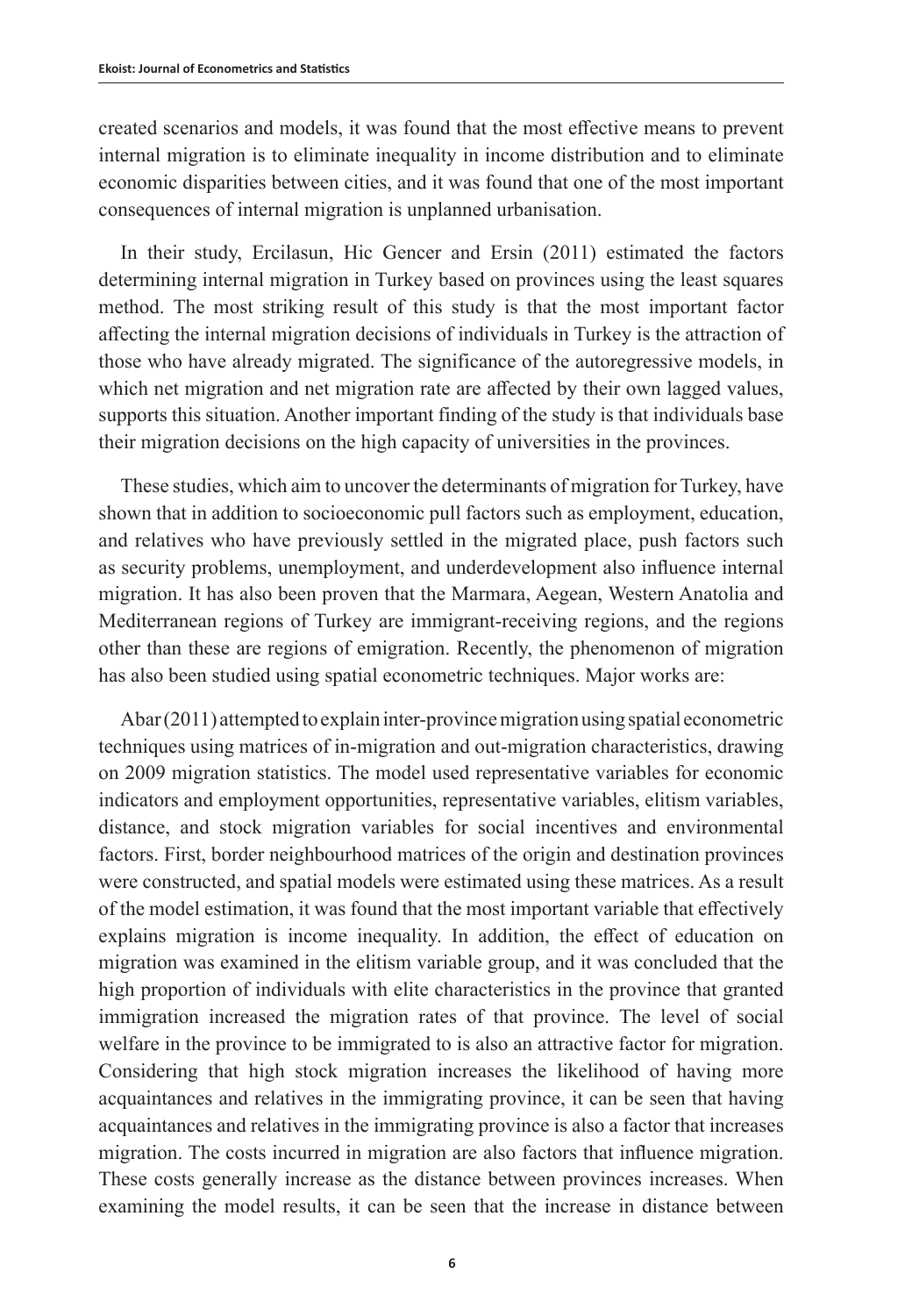provinces has a reducing effect on migration. This result supports other studies in the literature; therefore, spatial effects were found in the migration data in parallel with the expectations.

In his study, Yakar (2012) conducted a spatial analysis of internal migration by district in Turkey for the period of 1995-2000. The fact that the study was conducted at the district level obviously revealed differences within the province. When examining the distribution of migration efficiency and mobility rates, it can be seen that west of the Adana-Zonguldak line the mobility level is high and migration is crucial for population growth, while east of this line the mobility level remains at a lower level and the effect of migration on population growth is limited.

Our article was derived from a thesis written in 2016. Since the completion of the thesis, which laid the groundwork for this study , studies examining the variables on a provincial basis with spatial econometric techniques have gained momentum. Some of the current studies on migration with spatial econometrics technique are as follows:

Anavatan (2017) used the spatial error model to find the determinants of provincial internal migration in Turkey in 2015. According to the results of this study, agricultural lands and crime rates negatively affect net migration. In addition, it was concluded that net migration increased as the level of education, wealth, industry, tourism and trade in society increased.

Ozdemir (2018) aimed to find the determinants of the net migration rate for 26 subregions of Turkey between 2008 and 2016. According to analysis results, the most important variables affecting interregional migration have been found to be education, regional wealth, per capita electricity consumption, urbanization and terrorism.

In their study, Ozkubat and Selim (2019) examined various economic, physical and social indicators of the provinces between the years 2008-2015 in Turkey, in order to quantify the developmental differences between the provinces with spatial econometric techniques. As a result of the spatial analysis, they concluded that an increase in the development level of a province will not only increase the development index of that province, but will also increase the development indexes of the surrounding provinces.

Ondes and Kizilgol (2020) examined the effects of variables on internal migration between 2008-2017 with spatial panel data models. For this purpose, they divided the factors affecting the migration movement into two groups, push and pull factors. As a result, unemployment, imports and per capita income were determined to be push factors. As the per capita income in the region is above the Turkey average, the employment growth and the diversity of agricultural areas were found to be pull factors.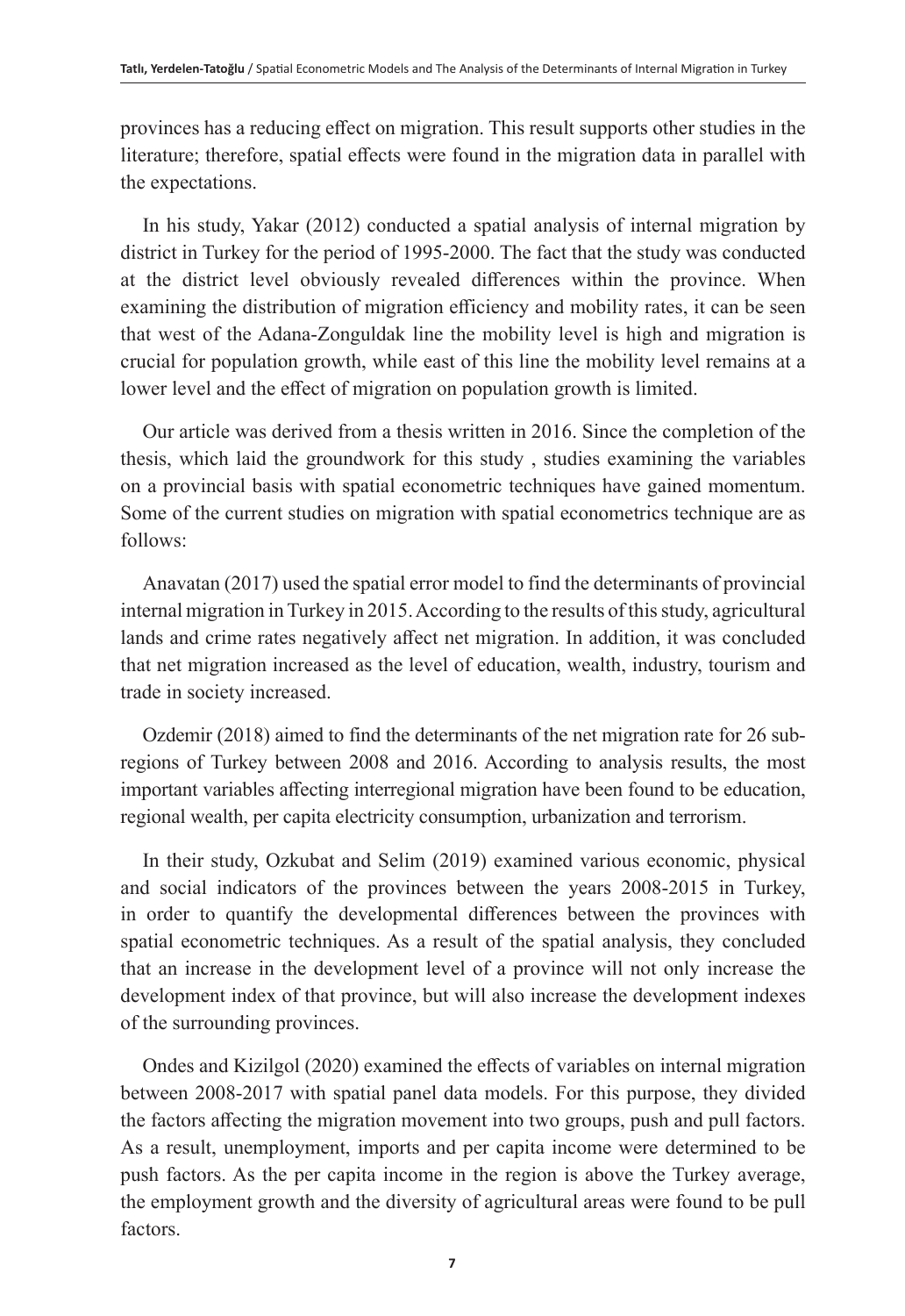## **Contribution to the Literature**

When examining the literature on spatial econometrics in Turkey, one finds that studies in this field have increased in the last 10 years but have not reached the desired level. The number of studies that fully present spatial econometric theory and its applications is quite limited, especially at the time of this study. This study contributes to the literature, especially in the context of the introduction of spatial econometric theory and spatial econometric models, and as it explains the factors affecting internal migration from the year it covers.

## **DATA AND MODEL**

In this study, spatial econometric analysis is conducted to explain the determinants of migration in provinces in Turkey, based on the data published by the Turkish Statistical Institute (TUIK). Due to the fact that the unit size is provinces and there are possible neighbourhood relations between provinces, spatial correlation can be seen between the residuals. When trying to reveal the factors causing migration in the econometric model to be established, econometric estimations will be made with the help of methods that also take into account spatial correlations. The variables and variable transformations used for this purpose are as follows:

| Table 1                     |                                                  |
|-----------------------------|--------------------------------------------------|
| Variables Used in the Model |                                                  |
| <b>LNMIG</b>                | Logarithm of outgoing migration                  |
| <b>MAR</b>                  | Marriage rate                                    |
| <b>DIV</b>                  | Divorce rate                                     |
| <b>LNBIRTH</b>              | Logarithm of the number of births                |
| <b>LNAGR</b>                | Logarithm of agricultural area <i>(hectares)</i> |
| <b>LNHONEY</b>              | Logarithm of honey production (tonnes)           |
| LNGRAD                      | Logarithm of the number of university graduates  |
| UNI                         | Number of universities                           |

The data used in the study were compiled from the statistics of TUIK, focusing on the year 2014 as all the data was accessible. The data from TUIK statistics were used to build the spatial econometric model, and the analyses were carried out using the statistical and econometric package programmes Stata and GeoDa.

The map of the spatial distribution of migration by province is shown in Figure 1. This map provides *a priori* information on whether the data have a spatial effect or not. The map of spatial distribution can be used to investigate whether the distribution of the given migration is random, or in other words, the spatial dependence of migration.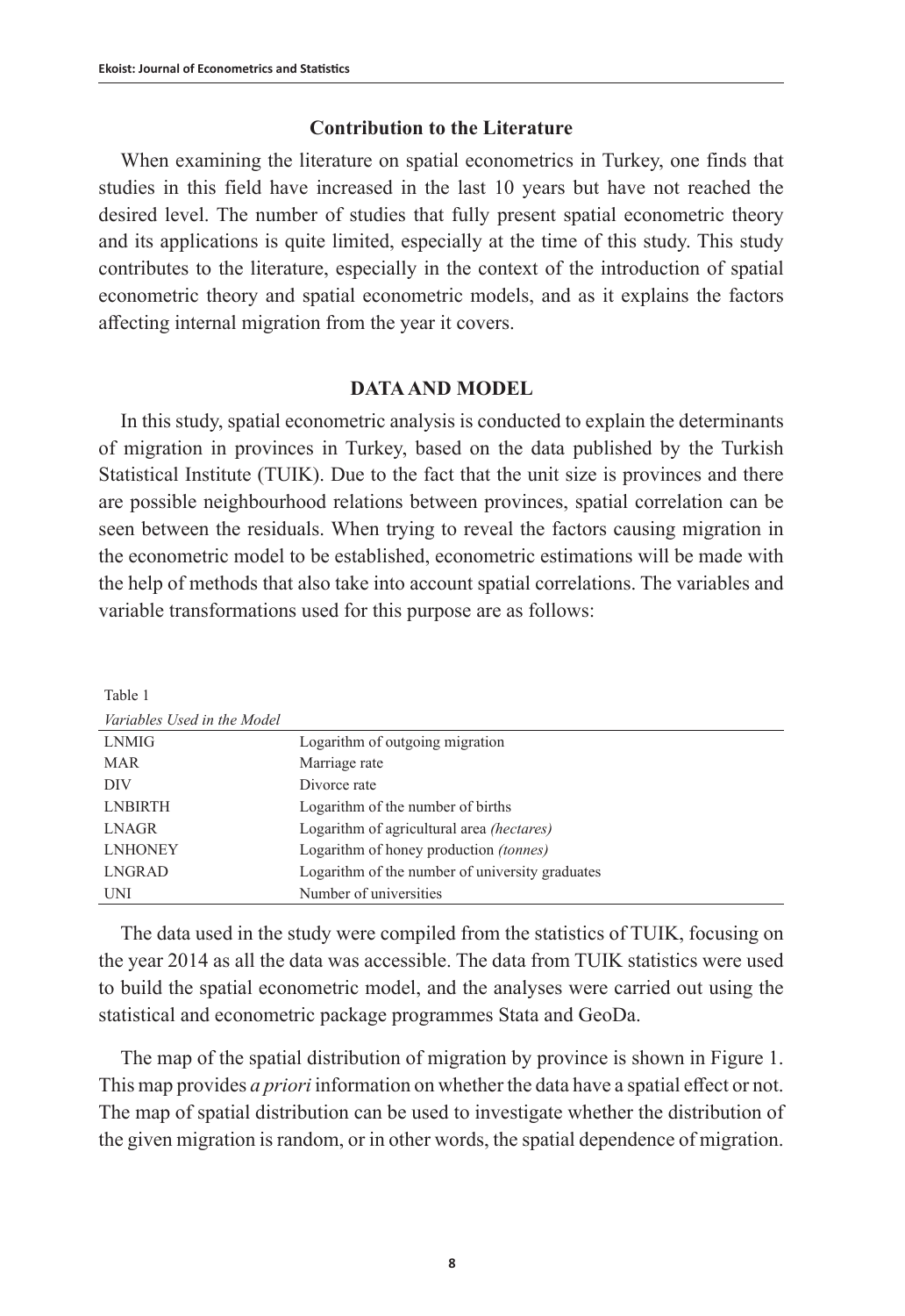

*Figure 2.* Spatial Distribution Map of Outgoing Migration

An examination of the spatial distribution of the given migration shows that the data distribution is not random and has a systematic distribution, especially in the northeast-southwest line. The provinces in bold are the provinces with the highest number of immigrants.

The distribution map shows the distribution of all data in each location. In which regions this distribution is significant and in which regions it is not can be checked with the LISA statistics mentioned earlier. In this context, the LISA map obtained for the migration variable is as follows:



*Figure 3.* LISA Map of Outgoing Migration

The areas marked in white on the LISA map are the areas of high migration, but the migration is not due to the spatial effect. To put it more clearly, there is no significant correlation between these provinces due to their location.

The areas marked in red on the LISA map represent the provinces that are the 1st region in the Moran I scatter plot and fall in the area where the relationship is highhigh, showing spatial clustering. The high-high correlation indicates that the rate of emigration is high in these regions and it is also high in neighbouring regions.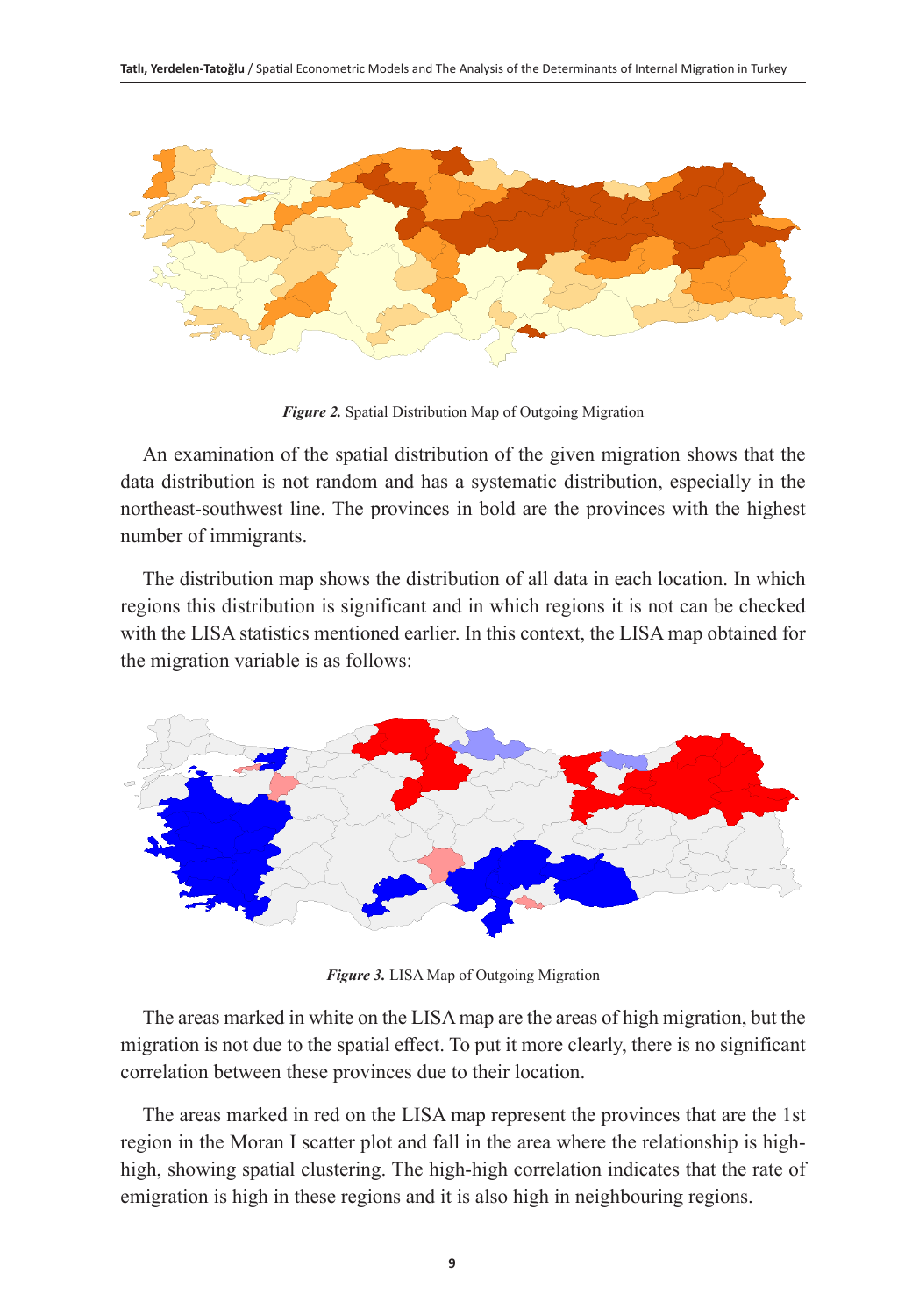The areas marked in pink on the LISA map represent the provinces that are the 4th region in the Moran I scatter plot, which shows the spatial extreme value and represent areas where the relationship is high-low. The high-low correlation indicates that emigration is high in these regions and low in neighbouring regions.

The blue highlighted areas on the LISA map represent the provinces that are the 3rd region in the Moran I scatter plot and show the spatial clustering that falls in the area where the relationship is low-to-low. The low-low relationship indicates that the emigration in these regions is low and it is also low in neighbouring regions.

The areas marked in dark blue on the LISA map represent the provinces that are the 2nd region in the Moran I scatter plot, have the spatial extreme value and fall in the area where the relationship is low-high. The low-high correlation indicates that emigration is low in these regions and is high in the neighbouring regions.

Considering all this information, the summary of significant correlations in the LISA map is as follows:

## Table 2

*LISA Map Summary Table*

| High - High                                                                                                               | High - Low                      | Low - Low         | $Low-High$                                                                                                                                                 |
|---------------------------------------------------------------------------------------------------------------------------|---------------------------------|-------------------|------------------------------------------------------------------------------------------------------------------------------------------------------------|
| Erzurum, Igdir<br>Kars, Artvin<br>Kastamonu, Corum<br>Agri, Bayburt<br>Ardahan, Kirikkale<br>Karabuk, Giresun<br>Erzincan | Yalova, Nigde<br>Bilecik, Kilis | Samsun<br>Trabzon | Kutahya, Denizli<br>Sanliurfa, Izmir<br>Manisa, Mugla<br>Aydin, Kocaeli<br>Usak, Balikesir<br>Adiyaman, Adana<br>Kahramanmaras, Hatay<br>Osmaniye, Karaman |

Examining the provinces where the correlation is significant, we find a significant clustering, especially in the northeast-southwest line.

The Moran I scatter plot, which geometrically represents the spatial autocorrelation, is as follows:



*Figure 4.* Moran I Scatter Plot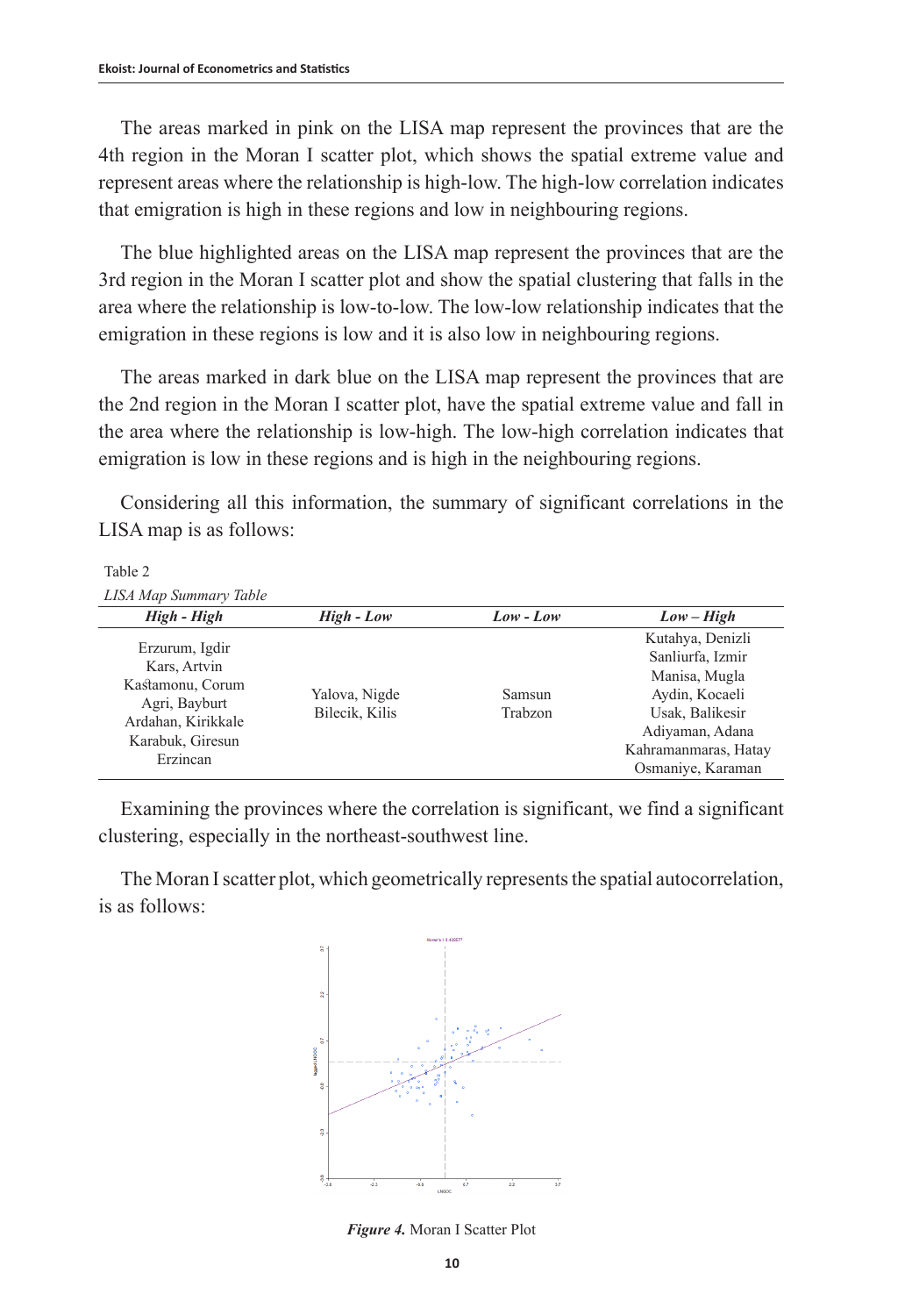Looking at the scatter plot created for the migration, we find that the dependent variable has a significant positive spatial autocorrelation *a priori*. However, a significance test should be performed for the final result. The significance of the Moran I statistic can be examined as follows:



*Figure 5.* Significance Test of Moran I Statistics

At the bottom of the figure above, the Moran I statistic *I=0.4286*, the expected value *E(I)=-0.0125*, average *(-0.0122)*, and *z* statistic *(6.1586)* are shown, respectively. When the

## *H0: There is no spatial autocorrelation*

## *HA: There is spatial autocorrelation*

hypotheses are tested at the 5% significance level, since the *(pseudo-p-value) is*  $0.001 \le 0.05$  the  $H_0$  hypothesis is rejected; in other words, there is spatial autocorrelation. The value of the Moran I statistic is examined to determine the direction of autocorrelation (positive or negative). In the analysis, a value of approximately 0.43 was determined. A positive value indicates the presence of a positive autocorrelation. Therefore, migration between provinces has a positive spatial structure.

The diagnostic tests to determine the spatial model accurately reflect that the relationship structure is based on Ordinary Least Squares (OLS) residuals. For this reason, the OLS model was used first.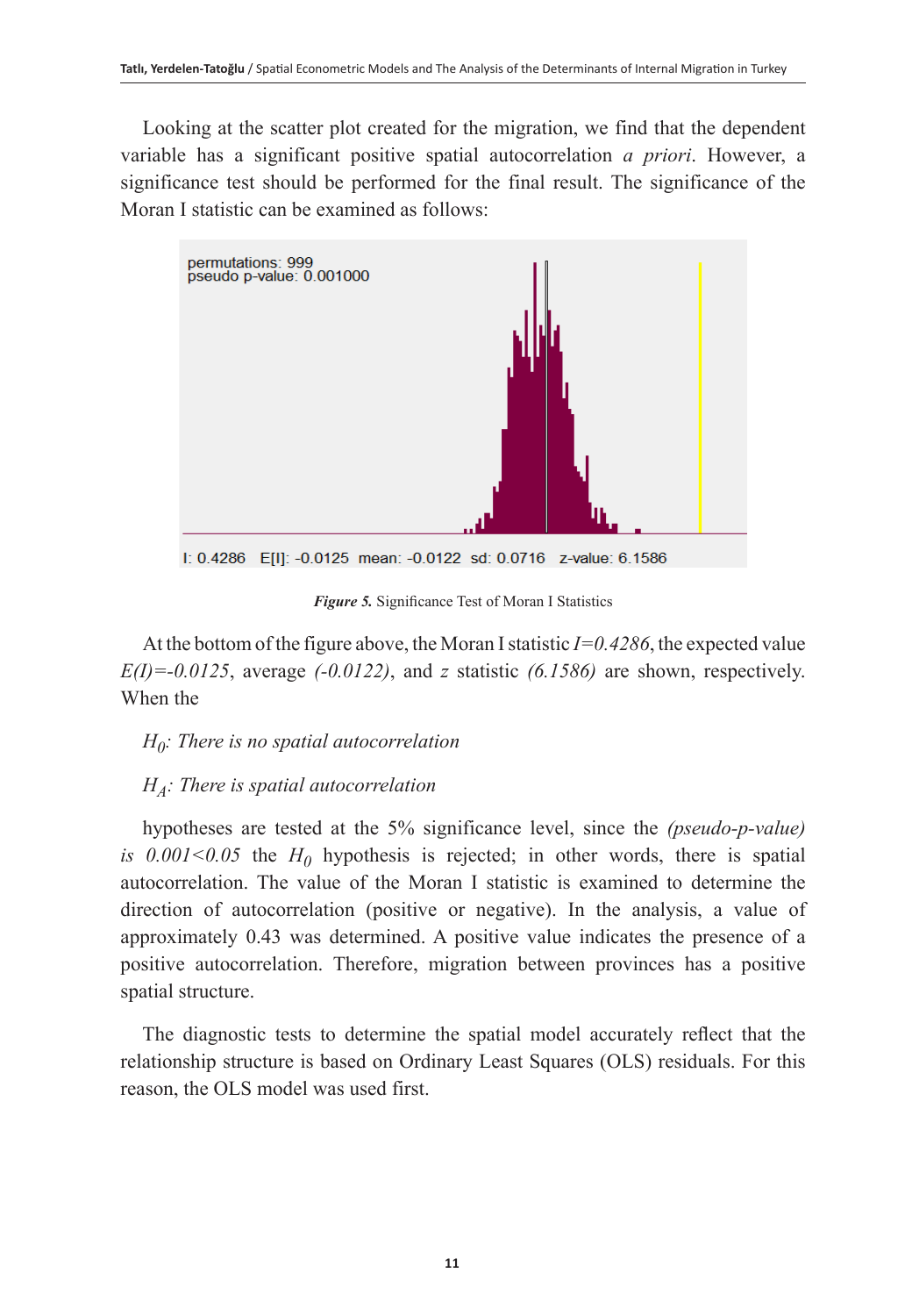| <b>Variable</b> | Coefficient | <b>Standard Error</b>     | t       | Probability |
|-----------------|-------------|---------------------------|---------|-------------|
|                 |             | Dependent variable: LNMIG |         |             |
| Fixed Term      | 4.500029    | .7118038                  | 6.32    | 0.000       |
| <b>MAR</b>      | .0608362    | .0260062                  | 2.34    | 0.000       |
| <b>DIV</b>      | $-.2325384$ | .036311                   | $-6.40$ | 0.000       |
| <b>LNBIRTH</b>  | $-.2895268$ | .0293724                  | $-9.86$ | 0.000       |
| <b>LNHONEY</b>  | .0536381    | .0203765                  | 2.63    | 0.010       |
| LNGRAD          | .3725379    | .1618858                  | 2.30    | 0.024       |
| LNAGR           | .0443298    | .0182469                  | 2.43    | 0.018       |
| UNI             | .0194643    | .0042374                  | 4.59    | 0.000       |
|                 |             |                           |         |             |

Table 3 *Ordinary Least Square Estimation Results*

 $R^2: 0.7762$ 

Adjusted  $R^2$ : 0.7547

F: 36.17

In order to determine the effect of the observed spatial structure, diagnostic tests were performed using the residuals of the model given in Table 3. The test results of the application are summarized in the table below:

Table 4

| <b>Test</b>        | Coefficient | Probability |
|--------------------|-------------|-------------|
| Moran I(error)     | 2.6480      | 0.00810     |
| $LM_{\rho\lambda}$ | 14.1322     | 0.00085     |
| $LM_{\alpha}$      | 14.0877     | 0.00017     |
| Robust $LMo$       | 10.6909     | 0.00108     |
| $LM_1$             | 3.4414      | 0.06358     |
| Robust $LM_1$      | 0.0445      | 0.83291     |

Among the tests used to decide on the appropriate dependency structure, *LMρ* is used to test spatial autoregression dependence,  $LM<sub>\lambda</sub>$  spatial error dependence, and  $LM\rho_{\lambda}$ , the most general form of these two tests, is used to test whether both dependencies coexist. First of all, the test, which is expressed with  $LM_{\rho\lambda}$  and whose hypotheses are:

H<sub>0</sub>:  $\rho = \lambda = 0$  $H_A$ :  $\rho \neq \lambda \neq 0$ 

should be applied. Based on the test results, the  $H_0$  hypothesis is rejected at the 95% confidence level. In this case, the effects should be tested individually. The hypotheses of the test expressed by  $LM<sub>\rho</sub>$  that tests the spatial autoregression dependency are as follows:

$$
H_0: \rho = 0
$$

$$
H_A: \rho \neq 0
$$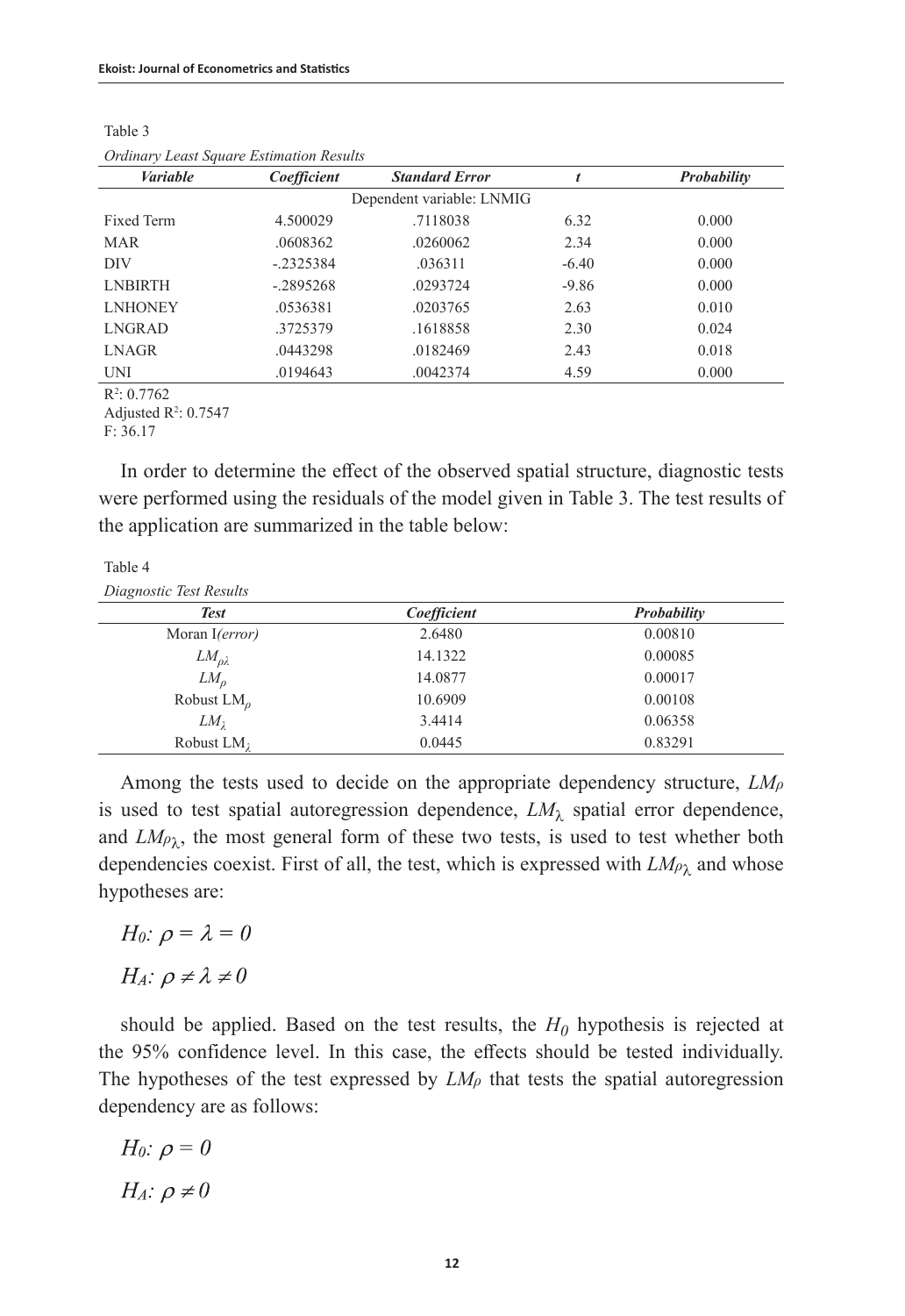An examination of the  $LM\rho$  results shows that the classical regression assumption with a 5% margin of error is not valid; therefore, there is a spatial autoregression effect. The hypotheses of the test expressed by  $LM_{\lambda}$ , which tests spatial error dependence, are as follows:

$$
H_0: \ \lambda=0
$$

 $H_A$ :  $\lambda \neq 0$ 

An examination of the  $LM_{\lambda}$  results at the 95% confidence level are examined shows that the classical regression assumption is valid and that there is no spatial error effect. When both effects are significant, resistant statistics are used to determine the appropriate model. In practice, if one effect is significant and the other is not, it is not necessary to evaluate resistant statistics. In the light of all these results, it can be understood that the spatial autoregression effect exists, and that the spatial error effect does not exist. Therefore, the appropriate spatial model is the spatial autoregressive model *(SAR Model)*. The results of the spatial autoregressive model *(SAR)* are summarized in the table below.

Table 5

|  |  | <b>SAR Model Results</b> |
|--|--|--------------------------|
|--|--|--------------------------|

| <b>Variable</b>           | Coefficient  | <b>Standard Error</b> | z           | Probability |
|---------------------------|--------------|-----------------------|-------------|-------------|
| Dependent variable: LNMIG |              |                       |             |             |
| W LNMIG $(\rho)$          | 0.2719618    | 0.07847725            | 3.465486    | 0.00053     |
| Fixed Term                | 3.308441     | 0.7006369             | 4.722048    | 0.00000     |
| <b>MAR</b>                | 0.07220222   | 0.02297509            | 3.142631    | 0.00167     |
| DIV                       | $-0.1848704$ | 0.03509348            | $-5.267942$ | 0.00000     |
| <b>LNBIRTH</b>            | $-0.2691164$ | 0.02594943            | $-10.3708$  | 0.00000     |
| <b>LNHONEY</b>            | 0.05102117   | 0.01779598            | 2.867005    | 0.00414     |
| <b>LNGRAD</b>             | 0.3319331    | 0.1421596             | 2.334933    | 0.01955     |
| <b>LNAGR</b>              | 0.04240841   | 0.01593481            | 2.661368    | 0.00778     |
| UNI                       | 0.01721237   | 0.003722697           | 4.623629    | 0.00000     |
| $D2 - 0.910622$           |              |                       |             |             |

 $R^2 = 0.810623$ 

An examination of the model results in the table shows that all variables are statistically significant at the 95% confidence level. The coefficient of significance  $(R<sup>2</sup>)$  is 0.81.  $\rho$ , which is an indicator of spatial dependence, is also significant at the 95% confidence level. The fact that the spatial autoregression term  $\rho$  is positive indicates that the direction of migration in an area will be the same direction in neighboring regions; therefore, the immigration rate for each province is affected by all these variables, as well as by the immigration in neighbouring provinces.

## **Findings**

According to the research, every 1% increase in the marriage rate increases the migration rate by 7.22%. The positive relationship between the marriage rate and the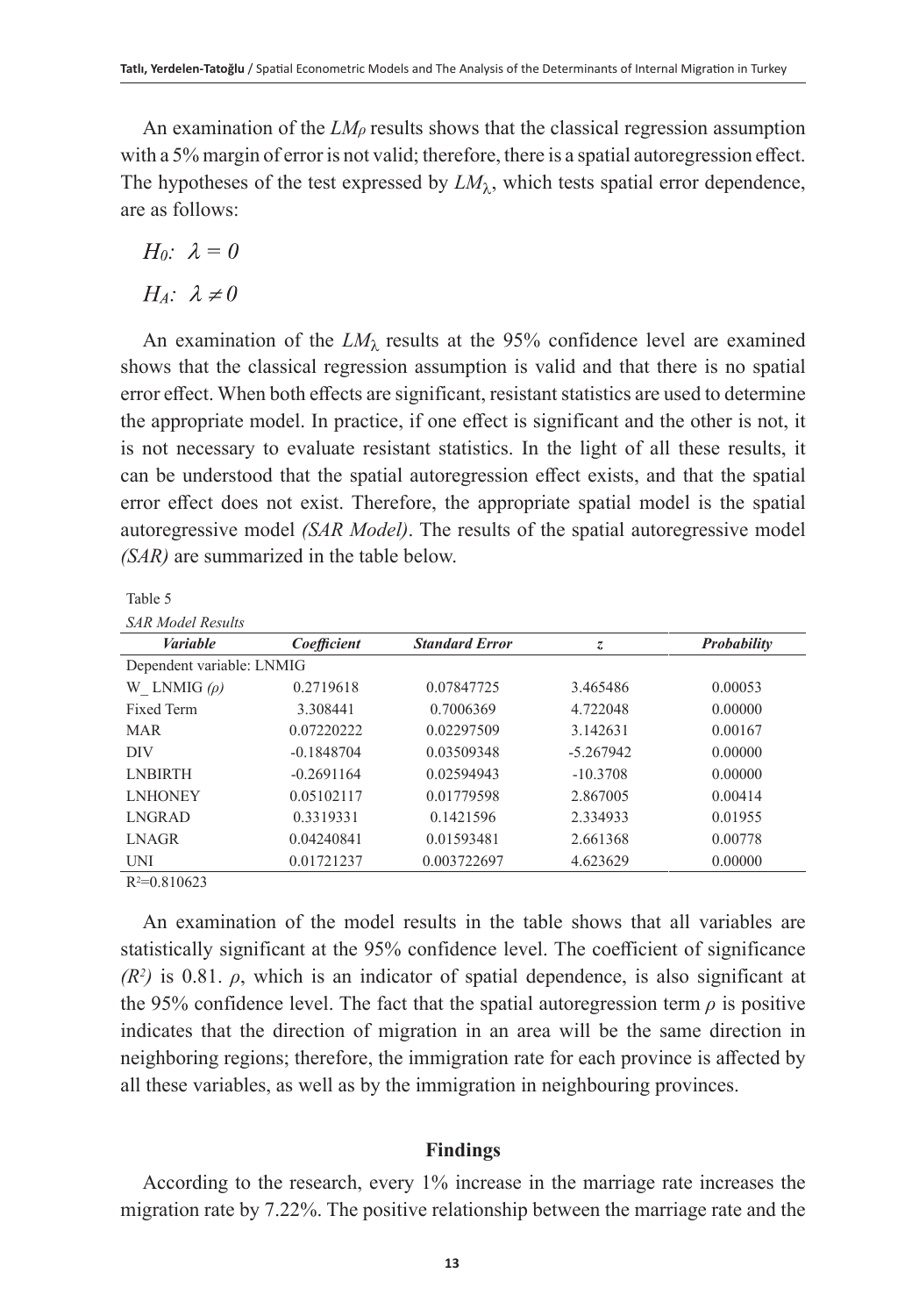migration rate is also confirmed in the literature. Ozgur and Aydin (2011) examined the effect of marriage on migration using spatial econometric techniques, with the distinction between males and females, and concluded that there is a positive spatial autocorrelation between migration and marriage. The results in this study also demonstrate a similar relationship between migration and marriage. Looking at the relationship structure based on the provinces with a significant correlation in the summary table of the LISA map in Table 2, it is reasonable to assume that the reason for migration in these regions is the diversity of employment opportunities in the provinces where migration occurs.

Every 1% increase in the divorce rate decreases the immigration rate by 18.48%. In examining the relationships between divorce and migration studies, negative relationships were found between divorce rate and migration rate, which supports our study. For example, Akgis (2015) found a negative spatial autocorrelation between these two variables in her study. This can be explained by the loss of welfare and a decrease in income after divorce. The divorced persons' jobs and changing economic conditions make it more difficult for these persons to migrate.

Every 1% increase in the number of births in the provinces results in a decrease in migration by 0.27%. The increase in the birth rate, like divorce, places an economic burden on families, which affects the decision to migrate. When the effect of birth on migration is considered in terms of provinces with significant correlation in the summary table of the LISA Map in Table 2, and especially in terms of the high-high relationship structure, it is seen that the structure of traditional agricultural activities continues in the majority of these provinces. The existence of such a structure is probably as effective as economic reasons in the inverse relationship between the number of births and migration.

When the amount of honey produced increases by 1%, the migration rate increases by 0.05%. If we look at the beekeeping report of the Ministry of Agriculture and Rural Development Support Institution from 20141 , we see that although the number of hives and production volumes has increased annually, the yield has not increased in recent years. Given the decrease in average honey yield per colony in recent years, it can be seen that mobile beekeeping, or, transporting hives from one place to another to obtain more products from a colony of bees and ensure pollination of crops<sup>2</sup>, has been carried out more than in previous years. The route followed in migratory beekeeping passes through provinces where spatial autocorrelation is significant *(Izmir, Aydın, Mugla, Kocaeli, Samsun, Trabzon, Adana, Hatay)*. In addition to explaining the spatial correlation with mobile beekeeping, there is also the possibility that the beekeeper who cannot achieve efficiency despite the increase in

<sup>1</sup> (Online)<https://www.tkdk.gov.tr/Content/File/Yayin/Rapor/Aricilikv2.pdf>

<sup>2</sup> (Online)<http://www.aricilik.info/aricilik-bilgileri/aricilik/ariciligin-tarihcesi-ve-gelismesi.html>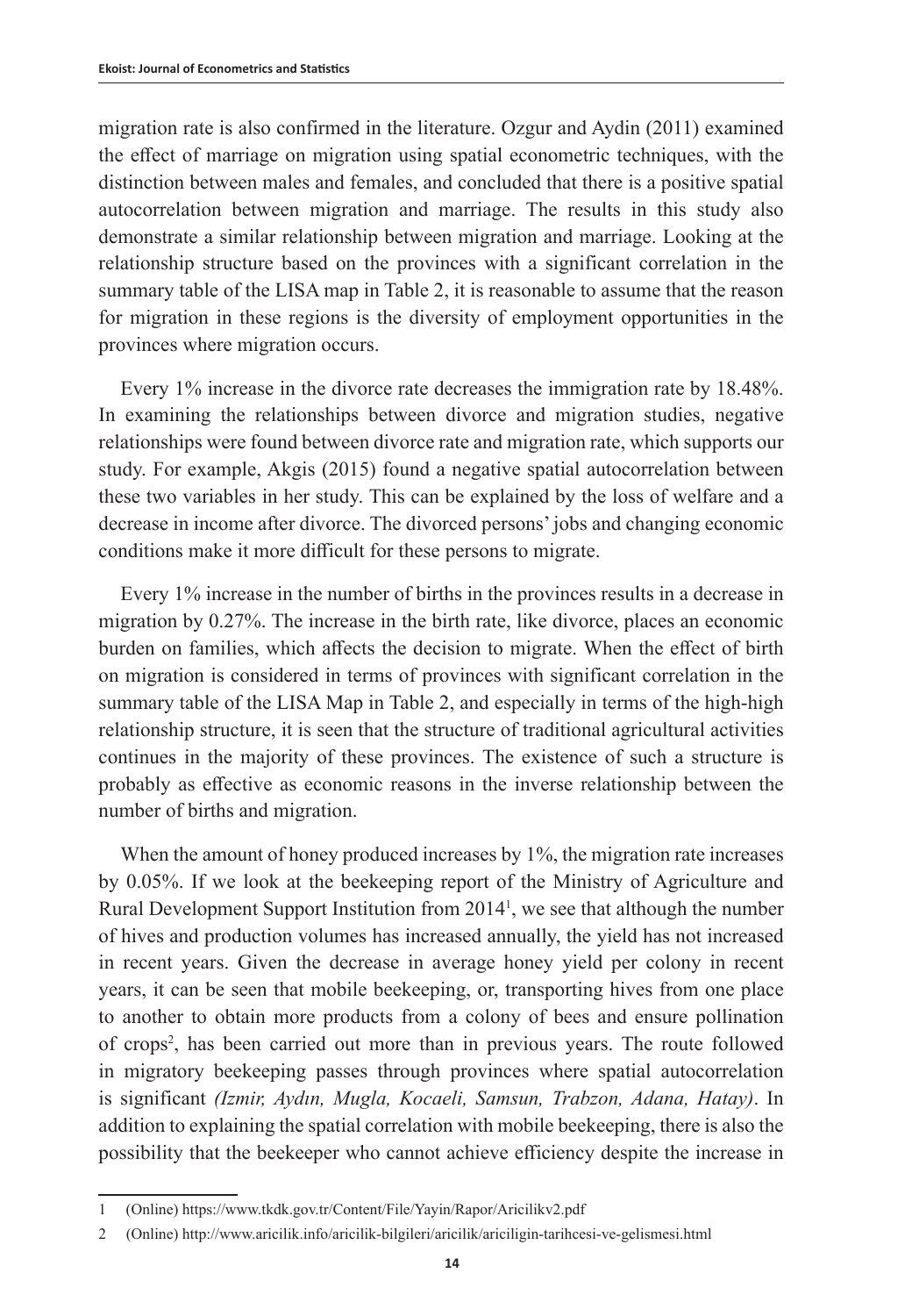production volume turns to other sectors. According to the model results, a positive relationship between agricultural areas and migration also supports the relationship between honey production and migration. In recent years, the incentives given in the agricultural sector have increased agricultural mechanization and related structural change. Moreover, the migration rate increases by 0.04% when the agricultural area increases by 1% per hectare. With the development of mechanization in agriculture, the demand for labor has also decreased. Thus, it can be seen that one piece of technical agricultural equipment forces an average of 6 agricultural workers to migrate.

A 1% increase in the number of college and vocational school graduates increases the migration rate by 0.33%. When the results are evaluated on the basis of provinces where spatial autocorrelation is significant, it has been concluded that the main source of income is agriculture and the scarcity of business lines that will benefit from the educated population encourages graduates to migrate in most of these provinces. As stated in the study by Abar (2011), the migration rate of a province increases with the number of educated people in that province.

Each increase in the number of universities increases the given immigration rate by 1.72%. When this result is examined on the basis of provinces with a significant correlation, the increase in the number of universities in these provinces shows that there is an attempt to eliminate a deficiency in education. Despite this, the emigration of individuals in these provinces shows that these schools are not preferred yet due to the fact that the quality of education in new schools has not yet reached the level of education in big cities and the lack of academic staff. As staffing needs are met, and the education system is restructured, the ratio between the number of universities and immigration is expected to reverse in the coming years.

## **Discussion**

Turkey has seen large waves of migration, especially since the 1950s. Statistical and econometric analysis of the concept of migration in Turkey by domestic and foreign researchers has grown alongside these migration waves. When there is a neighbourhood between the considered units, the research on the phenomenon of migration through spatial econometric techniques used to reveal this relationship structure coincides with research on the 2000s.

Migration studies have shown that in addition to attractive socio-economic factors such as employment, education, and relatives who have already migrated and settled, repulsive factors such as security problems, unemployment, and underdevelopment have an impact on internal migration. In addition, proximity to the area of migration may also have an impact on the decision to migrate. This situation has laid the foundation for the study of the phenomenon of migration using spatial econometric techniques.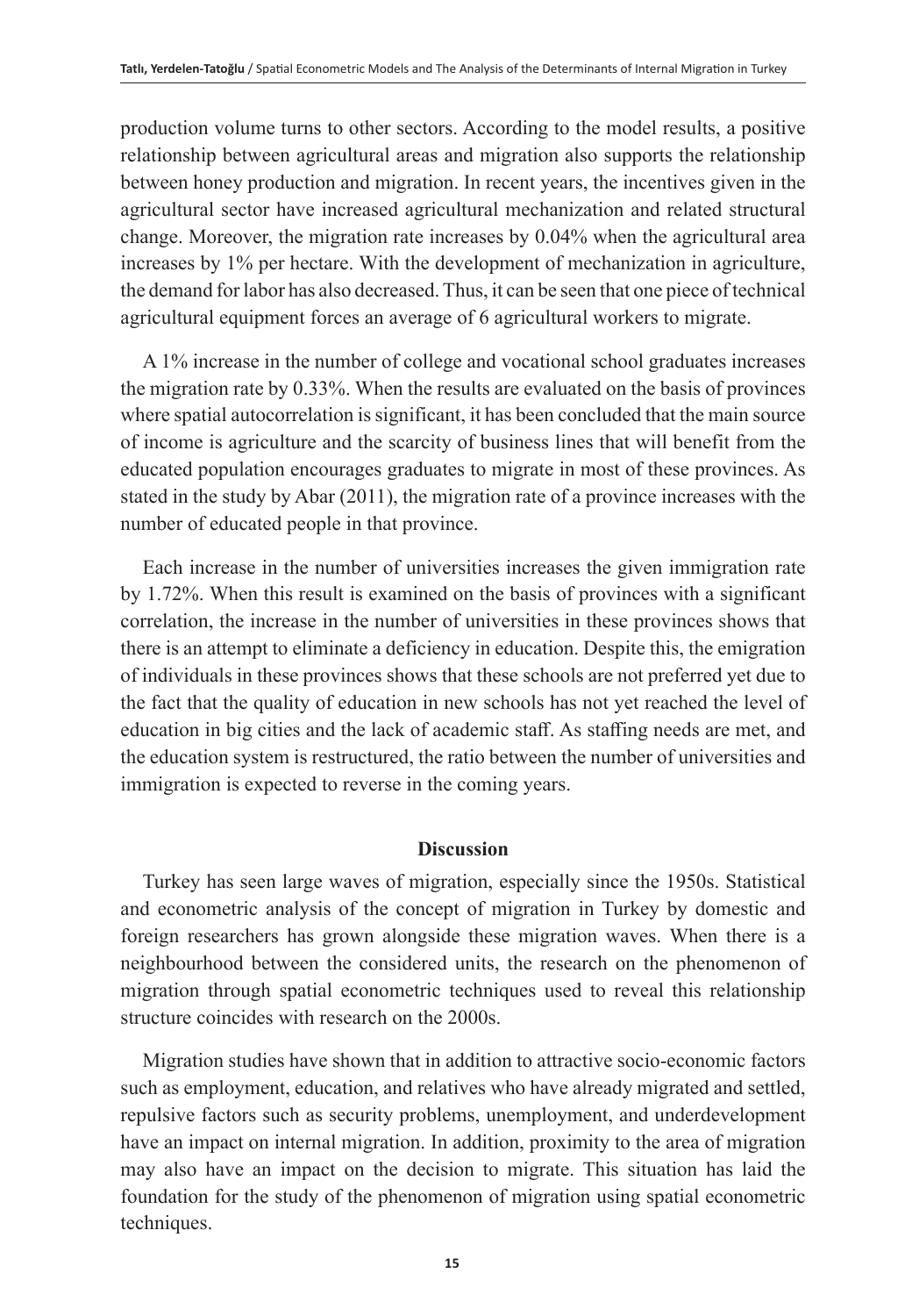In this study, the factors affecting migration based on provinces *(Nuts-3)* in Turkey were investigated, the nature of the spatial effect in the data set was determined and an appropriate spatial model was proposed. When the final model results were examined,  $\rho$ , it was found that the parameter, which is called the spatial autoregression parameter, was significant and positive. This means that the migration rate given for each location is influenced not only by the variables included in the model but also by the given migration in neighbouring locations. To put it more clearly, a high-low migration rate in one region causes high-low migration rates in neighbouring regions.

In order to prevent high migration in sending regions, it is first necessary to eliminate economic differences between cities, develop economic activities that fit the structure of cities, and create suitable work areas for these activities in order to keep qualified personnel in the provinces. The quality of educational investment made in the provinces should be increased, the need for academic personnel in universities should be met, and the student population should be kept in these provinces by structuring education. Efforts should be made to increase productivity in agricultural areas and activities, and the possibility of mechanisation and agricultural credit should be spread so that the entire population engaged in agriculture can access it. In this way, it is expected that income disparities among people in provinces where agriculture is the main source of income will decrease, thus reducing out-migration. However, it should be remembered that the reasons for individuals to migrate may change on a city-by-city basis. Therefore, each city should be considered separately and a policy tailored to that city should be developed. Since migration between provinces in Turkey depends on spatial autoregression, any investment made to minimise migration in one region is likely to have the same effect in neighbouring regions.

### **References**

**Hakem Değerlendirmesi:** Dış bağımsız.

**Çıkar Çatışması:** Yazar çıkar çatışması bildirmemiştir.

**Finansal Destek:** Yazar bu çalışma için finansal destek almadığını beyan etmiştir.

**Peer-review:** Externally peer-reviewed.

**Conflict of Interest:** The author has no conflict of interest to declare.

**Grant Support:** The author declared that this study has received no financial support.

**Authors Contributions:** Conception/Design of study: S.T., F.Y.T.; Data Acquisition: S.T., F.Y.T.; Data Analysis/Interpretation: S.T., F.Y.T.; Drafting Manuscript: S.T.; Critical Revision of Manuscript: S.T.; Final Approval and Accountability: S.T., F.Y.T.

Abar, H. (2011). Determinants of Intercity Migration of Turkey: Spatial Econometrics Approach. Master Thesis, *Ataturk University Institute of Social Sciences, Department of Economics*.

Anselin, L. (1988). Spatial Econometrics: Methods and Models (Vol. 4). *Springer Science & Business Media.*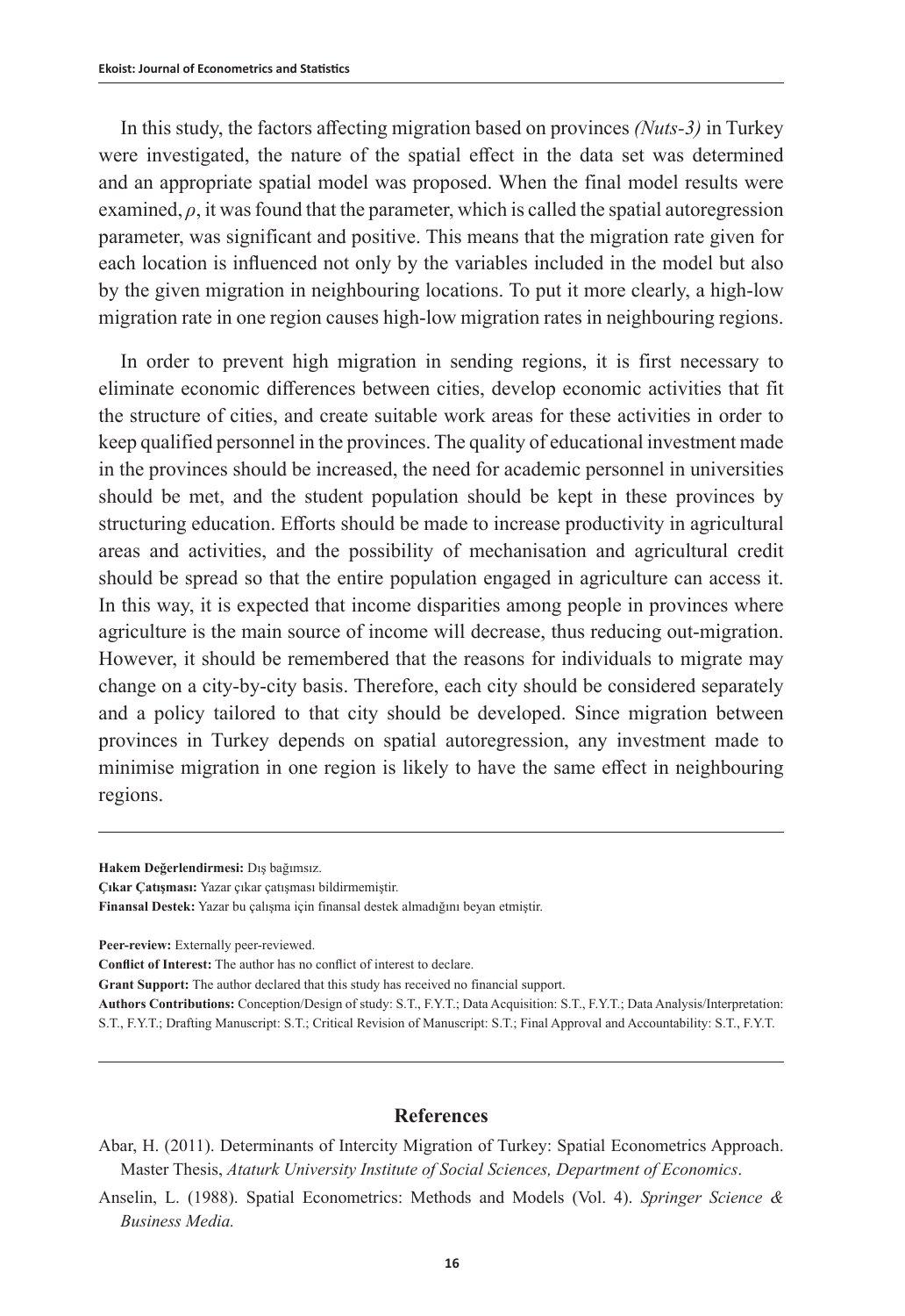- Anselin L., Gallo J. L., & Jayet, H. (2008). Spatial Panel Econometrics. In: Mátyás L., Sevestre P. (eds) The Econometrics of Panel Data. Advanced Studies in Theoretical and Applied Econometrics, vol 46. *Springer*, Berlin, Heidelberg.
- Anselin, L. (2002). Under the Hood İssues in the Specification and Interpretation of Spatial Regression Models. *Agricultural Economics*, 27(3), 247-267.
- Akgis, O. (2015). Spatial Distribution of Happiness as a Well Being Indicator in Turkey. *Turkish Geographical Review*, 65, 69-76.
- Anavatan, A. (2017). Internal Migration and Its Determinants in Turkey: Spatial Data Analysis. *Social Sciences Studies Journal (SSSJournal)*, 9, 1109-1116.
- Baltagi, B. H., Egger, P., & Pfaffermayr, M. (2013). A Generalized Spatial Panel Data Model with Random Effects. *Econometric Reviews*, 32(5-6), 650-685.
- Blommestein, H. J. (1983). Specification and Estimation of Spatial Econometric Models: A Discussion of Alternative Strategies for Spatial Economic Modelling. *Regional Science and Urban Economics*, 13(2), 251-270.
- Cliff, A., & Ord, J.K. (1972). Testing for Spatial Autocorrelation among Regression Residuals. *Geographic Analysis*, 4(3), 267-284.
- Doh, R. (1984). Inter-provincial Migration in Turkey and its Socio-economic Background: A Correlation Analysis. *The Turkish Journal of Population Studies*, 6, 49-61.
- Elhorst, J. P. (2001). Dynamic Models in Space and Time. *Geographical Analysis*, 33(2), 119-140.
- Elhorst, J. P. (2010). Applied Spatial Econometrics: Raising the Bar. *Spatial Economic Analysis*, 5(1), 9-28.
- Ercilasun, M., Hic Gencer, E. A., & Ersin, O.O. (2011). Modeling the Determinants of Internal Migration in Turkey. *International Conference on Eurasian Economies*, (Online) http://avekon. org/papers/378.pdf
- Fischer, M.M., & Wang, J. (2011). Spatial Data Analysis: Models, Methods and Techniques. *Springer Science& Business Media*.
- Frexedas, O. V., & Vaya, E. (2005). Financial Contagion Between Economies: An Exploratory Spatial Analysis. *Estudios de Economia Aplicada*, 23(1), 151- 165.
- Geary, R.C. (1954). The Contiguity Ratio and Statistical Mapping. *The Incorporated Statistician*, 5(3) 1, 115-146.
- Getis, A., & Ord, J.K. (1992). An Analysis of Spatial Association by Use of Distance Statistic. *Geographical Analysis*, 24(3), 189-206.
- Gumprecht, D. (2007). Spatial Methods in Econometrics: An Application to R&D Spillovers. *WU Vienna University of Economics and Business*, Doctoral Dissertation, (Online) http://epub. wu.ac.at/290/1/document.pdf
- Haining, R. P. (1990). Spatial Data Analysis in the Social and Environmental Sciences. *Cambridge University Press*.
- Hordijk, L. (1979). Problems in Estimating Econometric Relations in Space. *Papers in Regional Science*, 42(1), 99-115.
- Hordijk, L., & Paelinck, J. (1976). Some Principles and Results in Spatial Econometrics. *Recherches Économiques de Louvain/Louvain Economic Review*, 42(3), 175-198.